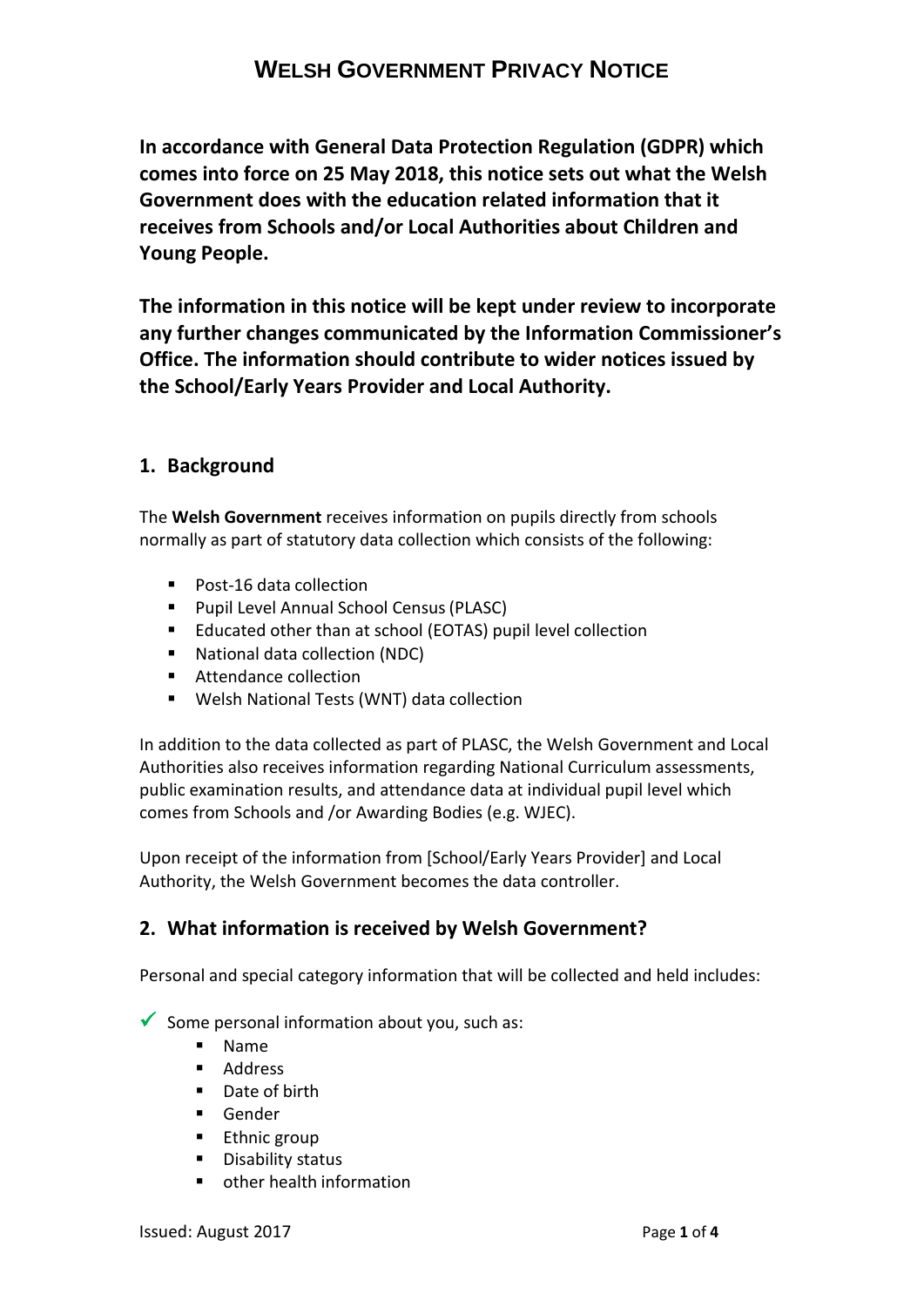- $\checkmark$  Information on any additional learning needs;
- Information on performance in national assessments and examinations;
- $\checkmark$  Information from your school about your education
- $\checkmark$  Information on attendance

### **3. What is Welsh Government doing with your information?**

As data controller, the Welsh Government uses the information received for the below purposes to enable us to carry out data processing necessary for the performance of a task carried out in the public interest and in the exercise of official authority:

- $\checkmark$  For school performance reporting purposes, identifiable data will be shared back with the relevant schools
- $\checkmark$  For statistical and research purposes which will help to inform, influence and improve education policy forthe with planning services for people in Wales
- $\checkmark$  To monitor the performance and how well the education services are being provided so that they can be improved
- $\checkmark$  To help monitor and target funding effectively
- $\checkmark$  For publication purposes which includes a range of statistical outputs on the Welsh Government website
- $\checkmark$  School information published on My Local School website
- $\sqrt{\phantom{a}}$  Production of school and local authority level analysis for schools, LA's and consortia
- $\checkmark$  Link with other datasets, including non-educational data sets, in order to inform wider education and social policies. Examples of data sets that we may link include data on students in further or higher education institutions, or employment and welfare data from The Department of Work and Pensions. We will only link data sets where the law allows us to do so
- **No** action will be taken in relation to you personally
- Information will **not** be shared or combined in a way that could lead to you being identified, unless we are legally able to do so
- **No** data could ever be published that would identify individual pupils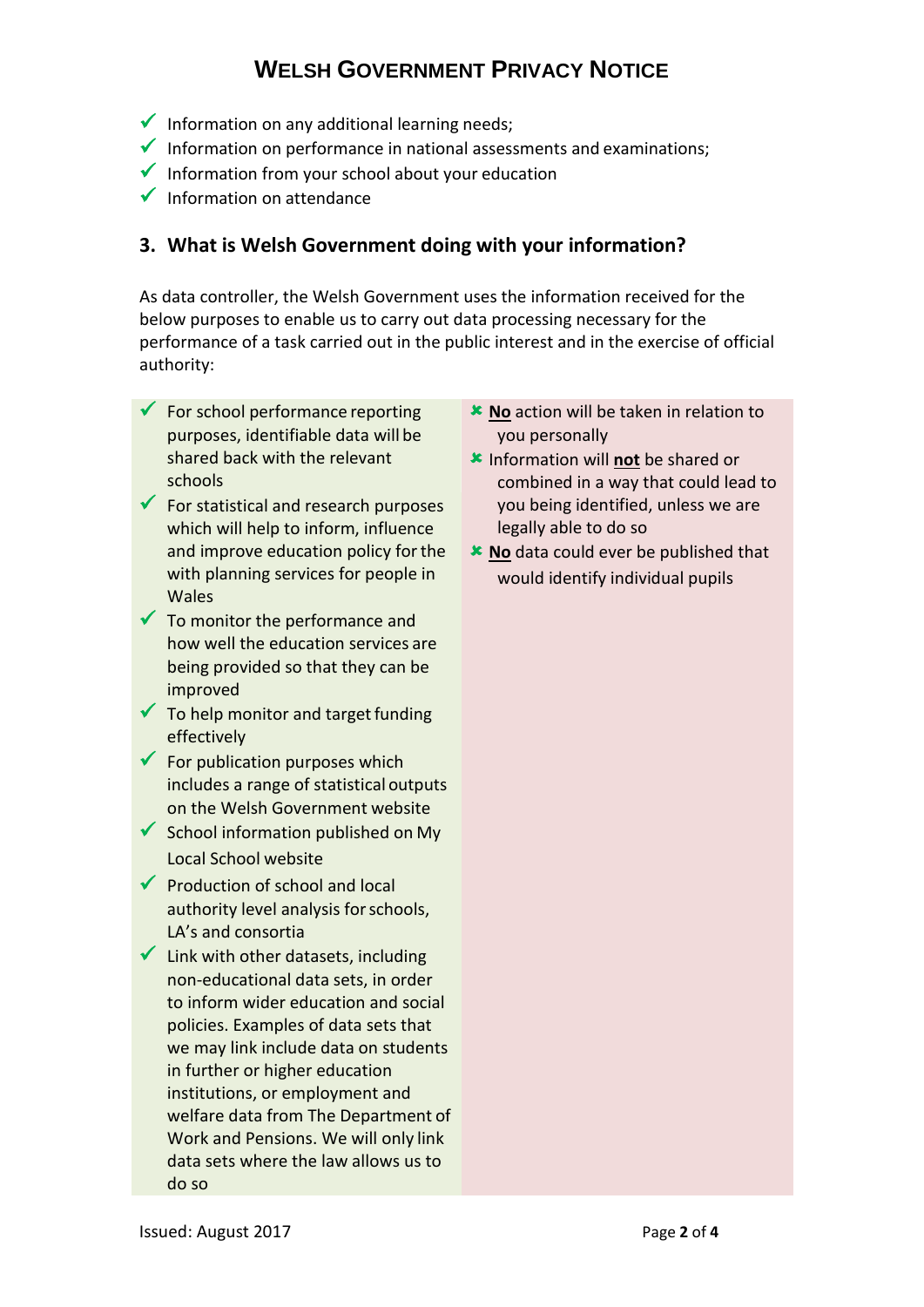$\checkmark$  For research purposes wider than education we will use techniques that ensure the data are anonymised before any research takes place

A full list of statistical publications can be viewed at: [www.statswales.gov.wales](https://statswales.gov.wales/Catalogue/Education-and-Skills)

### **4. Who does Welsh Government share your information with?**

Information held by the **Welsh Government** about children and young people, their parents, or legal guardians, may be shared upon request and where the law allows, with organisations linked to education and training and specified in Regulations made under section 537A of the Education Act. The Welsh Government will only share or link data where there is a legal requirement to do so.

Persons or Organisations Welsh Government share your personal information with:

- $\checkmark$  The local authority that maintains the school at which a pupil is or was registered
- $\checkmark$  The Office of Her Majesty's Chief Inspector of Education and Training in Wales (Estyn)
- Careers Wales
- $\checkmark$  Qualifications Wales
- Any body recognised by Qualifications Wales as a body awarding qualifications in Wales
- $\checkmark$  The Office for National Statistics
- $\checkmark$  The Education and Skills Funding Agency
- $\checkmark$  The Office of Qualifications and Examinations Regulation (Ofqual)
- Any body recognised by Ofqual in respect of the award or authentication of a specified qualification or description of qualification
- Any persons conducting research into the educational achievements of pupils and who require individual pupil information for that purpose
- Information collators which, for the purposes of or in connection with the functions of the Welsh Ministers relating to education, is responsible for collating or checking information relating to pupils

Welsh Government will only provide data for a specific purpose and for a limited time period, after which the organisation must confirm that it has been destroyed. Any analysis produced must follow Welsh Government disclosure rules to ensure that individual pupils cannot be identified.

For research purposes wider than education, Welsh Government will use techniques that ensure the data are anonymised before any research takes place. Sharing of anonymised data is outside of the GDPR.